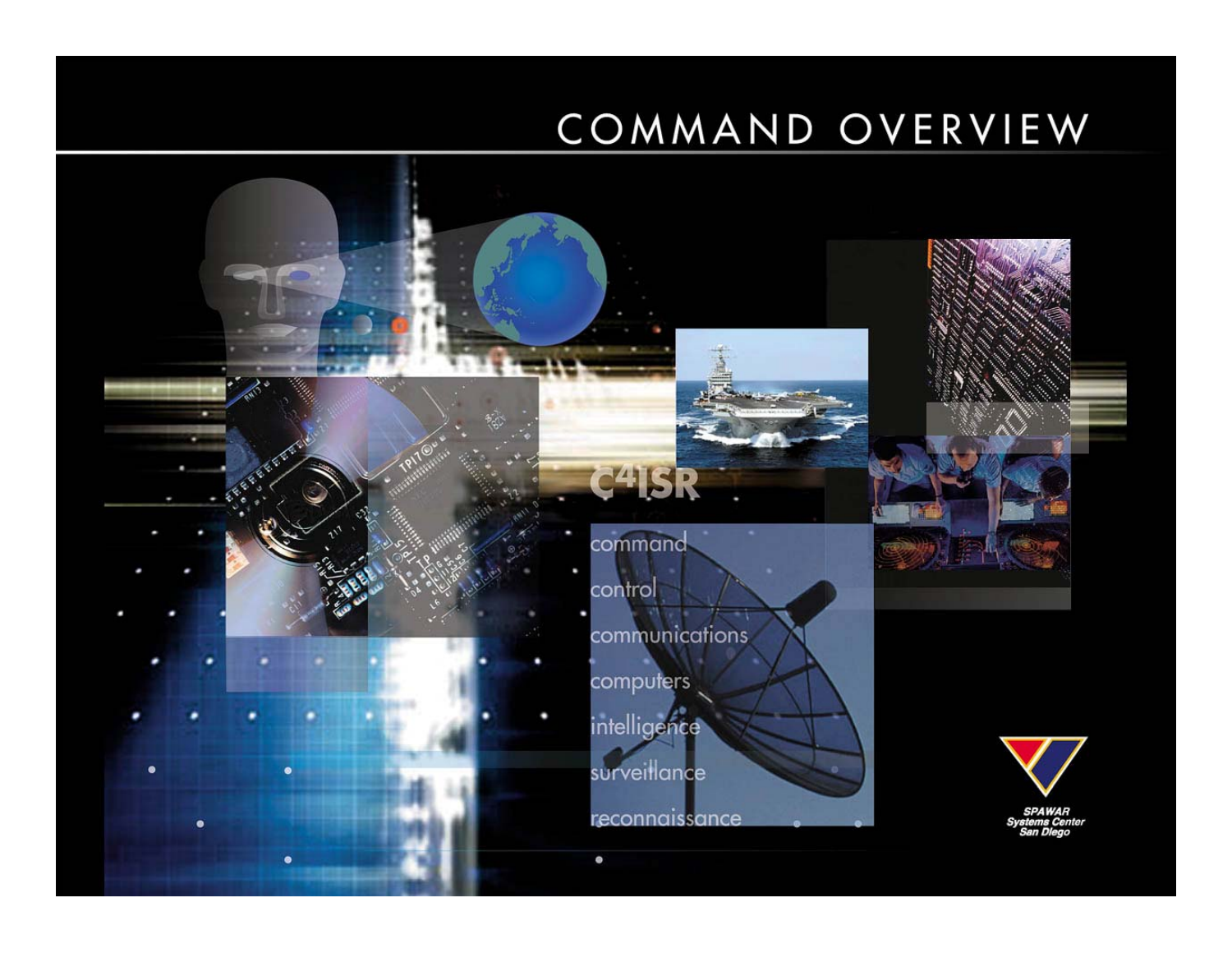### **San Diego/ IT Research Hub**

•**Qualcomm, Inc** •**SAIC**•**Nokia Mobile Phones**•**ViaSat**•**Leap Wireless** •**Kyocera America** •**Titan Wireless** •**Applied Micro Circuits Corp.** •**Wireless Facilities** •**Siemens…**

> **SDSUUCSD**



*"Best place in country for business and careers"* **- Forbes magazine**

*"San Diego is the hot spot for careers in information technology"* -**Kaplan Newsweek Careers**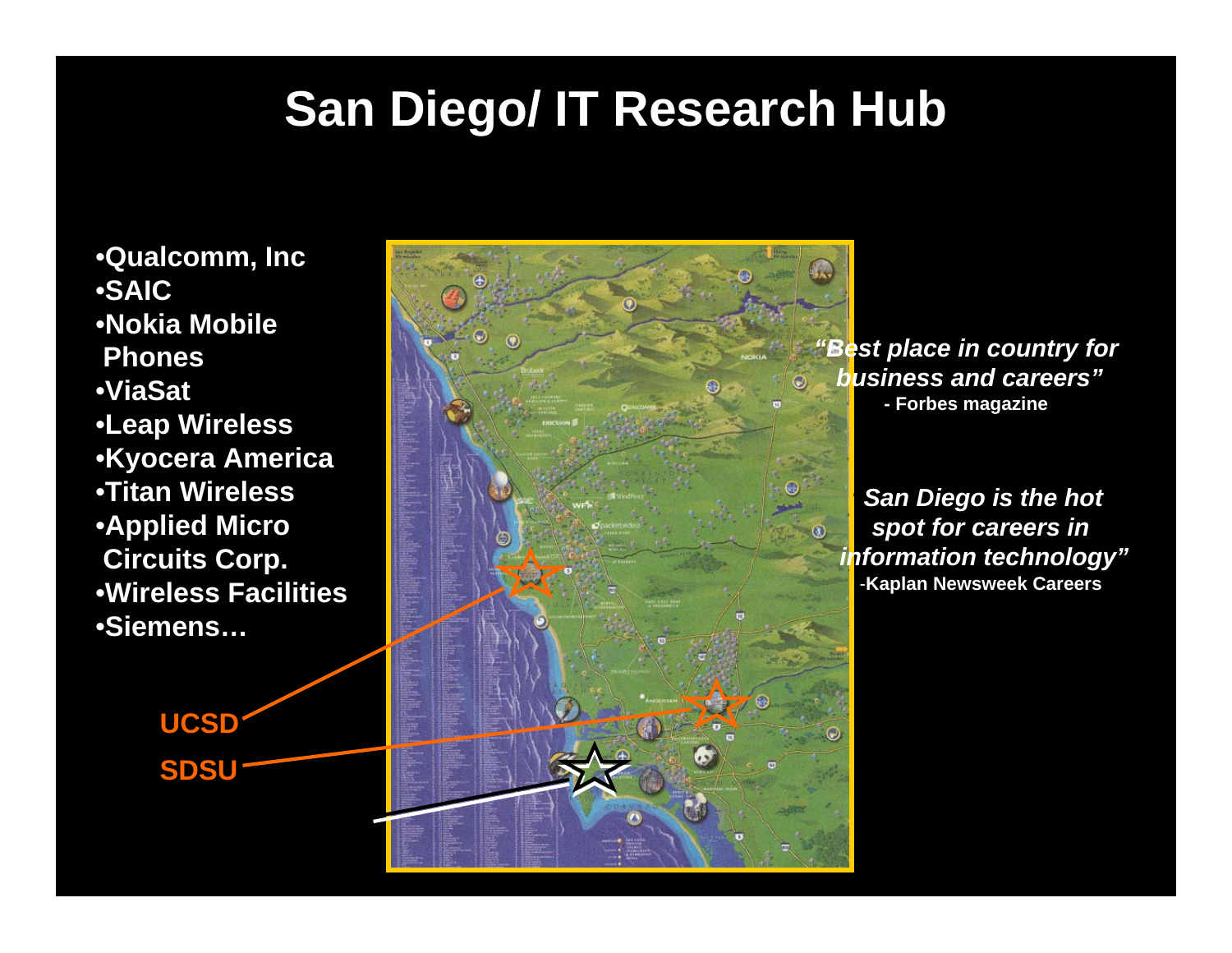## *TEAM SPAWAR*

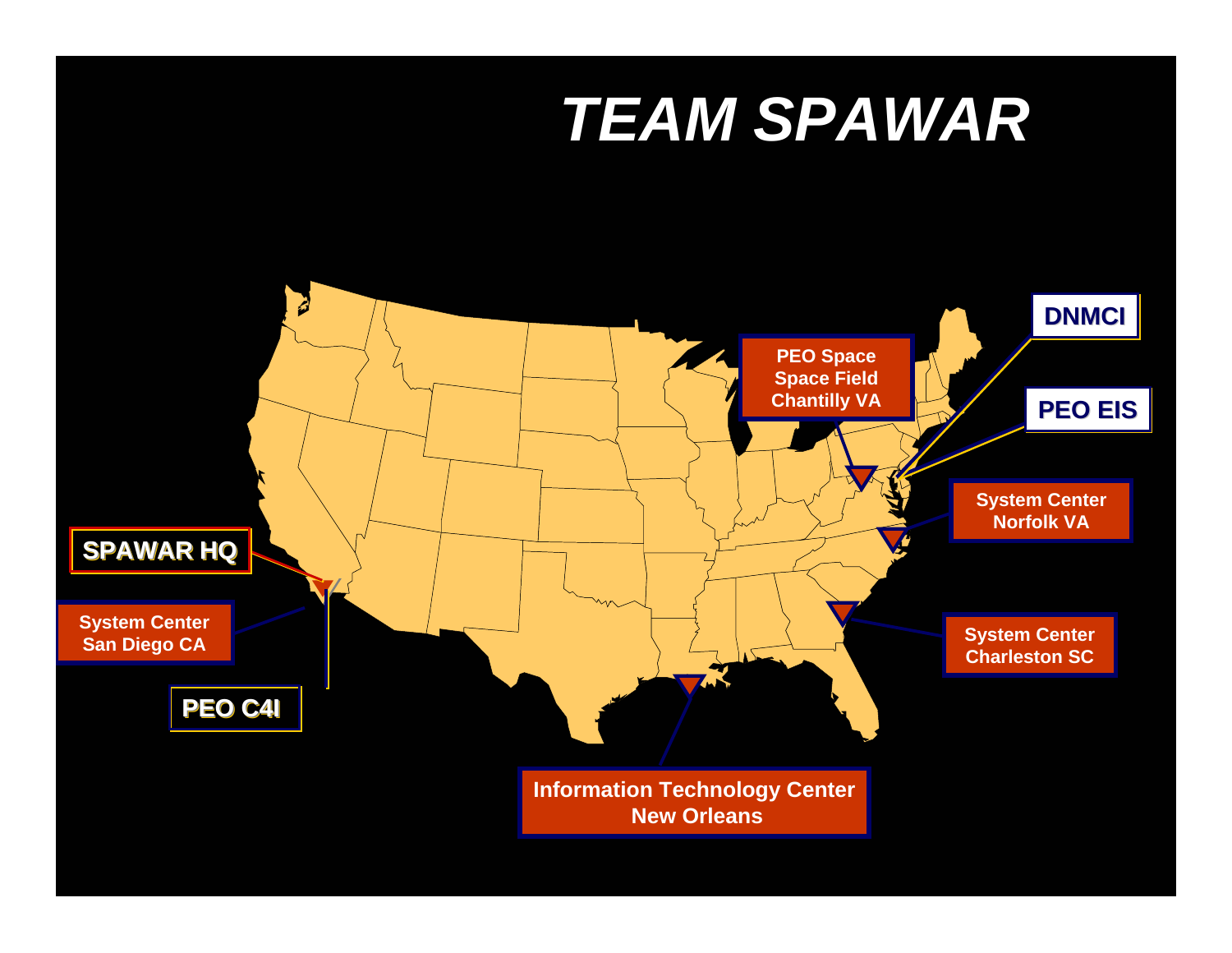#### **Co-Located with the Fleet, Industry and Academia**

*SPAWAR* **HQ/PEO** *SPAWAR* **HQ/PEO Old Town Campus Old Town Campus Old Town Campus**

> **Naval Special Warfare Command Naval Region, Southwest Naval Station, San Diego Naval Amphibious Base Naval Air Station Naval Sub Base 3rd Fleet**

*SPAWAR* **Systems Center San Diego** 

*Camp Pendleton MC Air Station Miramar*